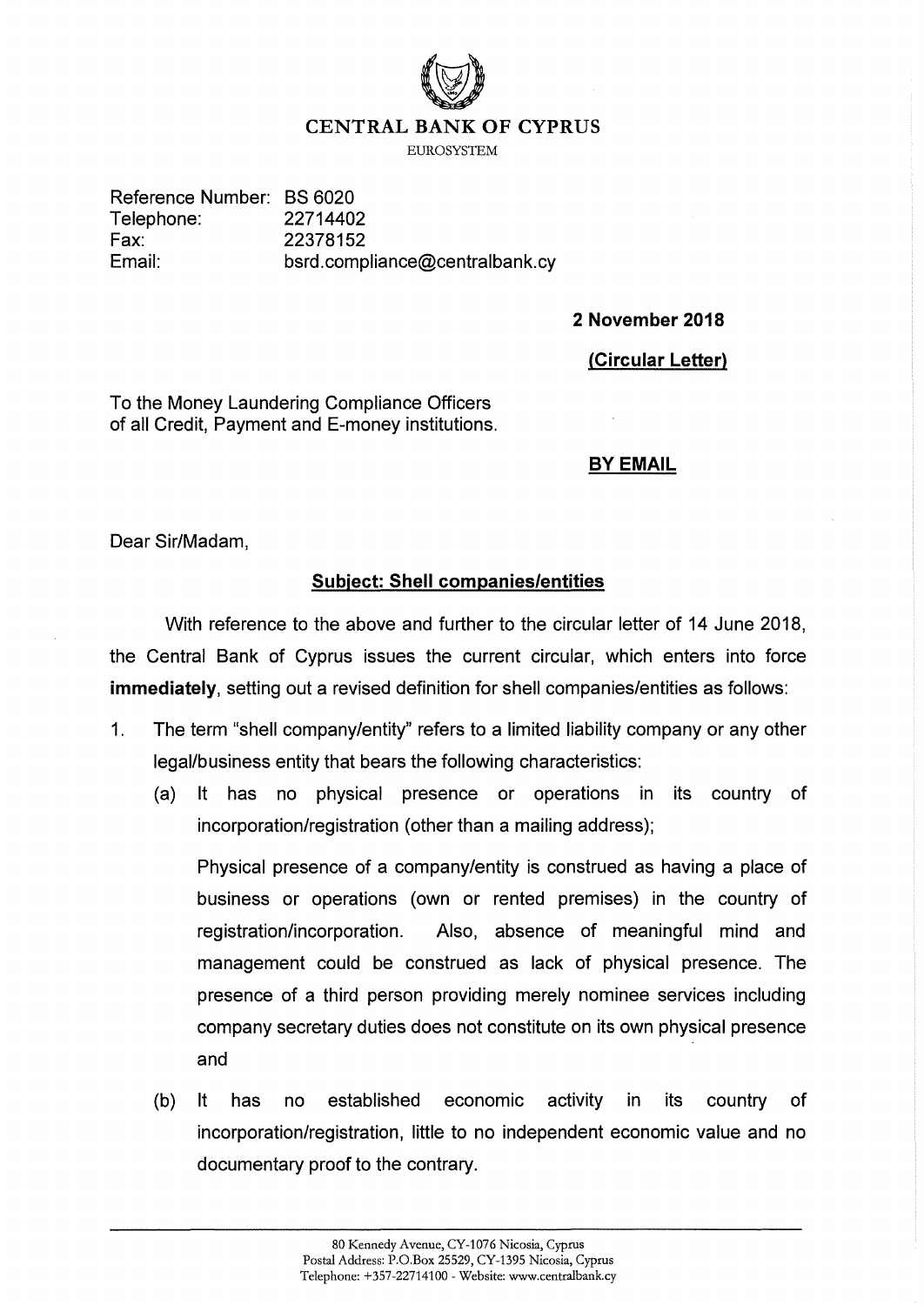**EUROSYSTEM** 

Notwithstanding the above, however, the following circumstances could indicate economic activity:

- i. the company/entity is established for the purpose of holding stock or shares or other equity instruments of another business entity or entities engaged in legitimate business with identifiable ultimate beneficial owner(s);
- ii. the company/entity is established for the purpose of holding intangible or other assets including real estate, ship, aircraft, portfolio of investments, debt and financial instruments;
- iii. the company/entity is established to facilitate currency trades and asset transfers, corporate mergers as well as carrying out asset management activities and trading of shares;
- iv. the company/entity acts as a treasurer for companies recognised as a group or manages the activities of the group;
- v. any other case where convincing evidence can be provided that the company/entity is engaged in legitimate business, with identifiable ultimate beneficial owner(s).
- 2. If an entity falls within the above definition and
	- (i) it is registered in a jurisdiction where companies/entities are not required to submit to the authorities independently audited financial statements and does not voluntarily prepare audited financial statements by independent qualified professional accountants who are licensed or regulated and/or
	- (ii) it has a tax residence in a jurisdiction included in the EU list of noncooperative jurisdictions for tax purposes or the OECD's list of noncooperative jurisdictions for tax purposes or has no tax residence whatsoever,

then business relationships with such an entity shall be avoided.

3. In all other cases of companies/entities falling within the definition in 1 above, the institution shall decide on whether to engage in or maintain a business relationship applying a risk based approach in accordance with the legal and regulatory framework and providing fully substantiated justification of such a decision which should be appropriately documented and recorded.